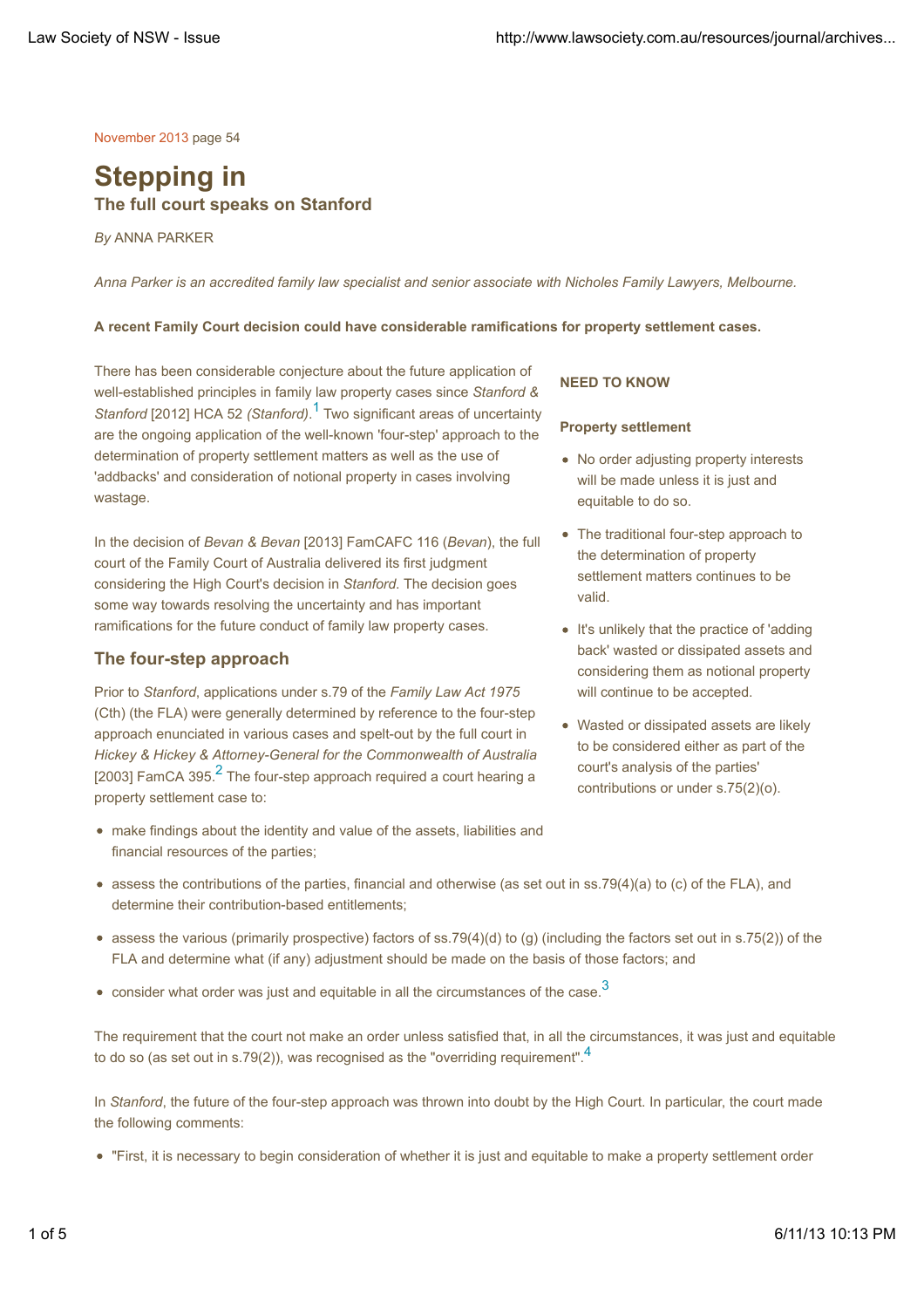$\ldots$ ";5

- "The inquiries required by s.79(4) are separate from the 'just and equitable' question presented by s.79(2). The two inquiries are not to be merged":<sup>6</sup> and
- "To conclude that making an order is 'just and equitable' only because of and by reference to various matters in s.79(4), without a separate consideration of s.79(2), would be to conflate the statutory requirements and ignore the principles laid down by the Act".<sup>7</sup>

While the High Court did not expressly overrule the four-step approach, it did not approve it, and its ongoing applicability was left in doubt. First instance decision makers were divided on the impact of the decision on the four steps, and there was uncertainty over whether it was necessary to embark on a determination of whether it was just and equitable to make an order prior to consideration of the other matters covered in those steps.<sup>8</sup>

# **The decision in Bevan**

In *Bevan*, the full court addressed the issue of the ongoing applicability of the four-step approach to property cases. The majority noted that despite the express requirement in s.79(2) that no order be made unless it was just and equitable to do so, it had been common practice for litigants to assume that justice required their claims to be assessed by reference to s.79(4), even if they sought that there be no adjustment between the parties.  $9$ 

The majority also noted that this approach was consistent with the observations of the High Court in *Stanford*10 to the effect that in many cases, the just and equitable requirement would be readily satisfied by observing that as the parties' marriage had ended, there would no longer be common use of property, and the express and implicit assumptions that underpinned the existing property arrangements had been brought to an end.<sup>11</sup>

Their Honours observed in *Bevan* that, although there would be some cases in which determination of whether it was just and equitable to make any order would require separate and careful deliberation,12 the reminder in *Stanford* of the pivotal role of s.79(2) was unlikely to have any impact in the vast majority of cases, other than as a reminder to trial judges that it was a precondition to the making of orders that it be just and equitable to do so.<sup>13</sup>

The majority specifically rejected the notion that an enquiry on whether it was just and equitable to make any order was a 'threshold' issue, describing such a characterisation as misleading, because the initial enquiry is about the legal and equitable interests of the parties; and because the corollary of the prohibition in s.79(2) on making an order unless it is just and equitable to do so is that if the court does make an order, such an order itself must be just and equitable.<sup>14</sup>

The full court in *Bevan* further indicated that although "the requirement to consider the s.79(4) matters in determining whether it is just and equitable to make any order provides fertile ground for the conflation of the two different issues, which the High Court has warned against",<sup>15</sup> they considered that "it would be a fundamental misunderstanding to read *Stanford* as suggesting that the matters referred to in s.79(4) should be ignored" in determining whether it was just and equitable to make an order<sup>16</sup> and that the ss.79(2) and 79(4) issues were "intertwined".<sup>17</sup>

Finn J, in a separate judgment, indicated that the point in the decision-making process at which the question of whether it is just and equitable to alter the property interests of either party is to be addressed depends on the circumstances of each case.<sup>18</sup> Her Honour held that while findings of fact concerning the parties' financial history (that is, their contributions), their present circumstances and future prospects would be of assistance, such findings cannot be conclusive in determining whether or not it is just and equitable to make an order altering the parties' property interests.<sup>19</sup> Her Honour went on to explain that, having determined that it is just and equitable to make an order altering property interests, the manner or extent of such alteration will then be determined having regard to the various considerations in s.79(4).<sup>20</sup>

The majority suggested that while it would be preferable for trial judges to refrain from evaluating contributions and other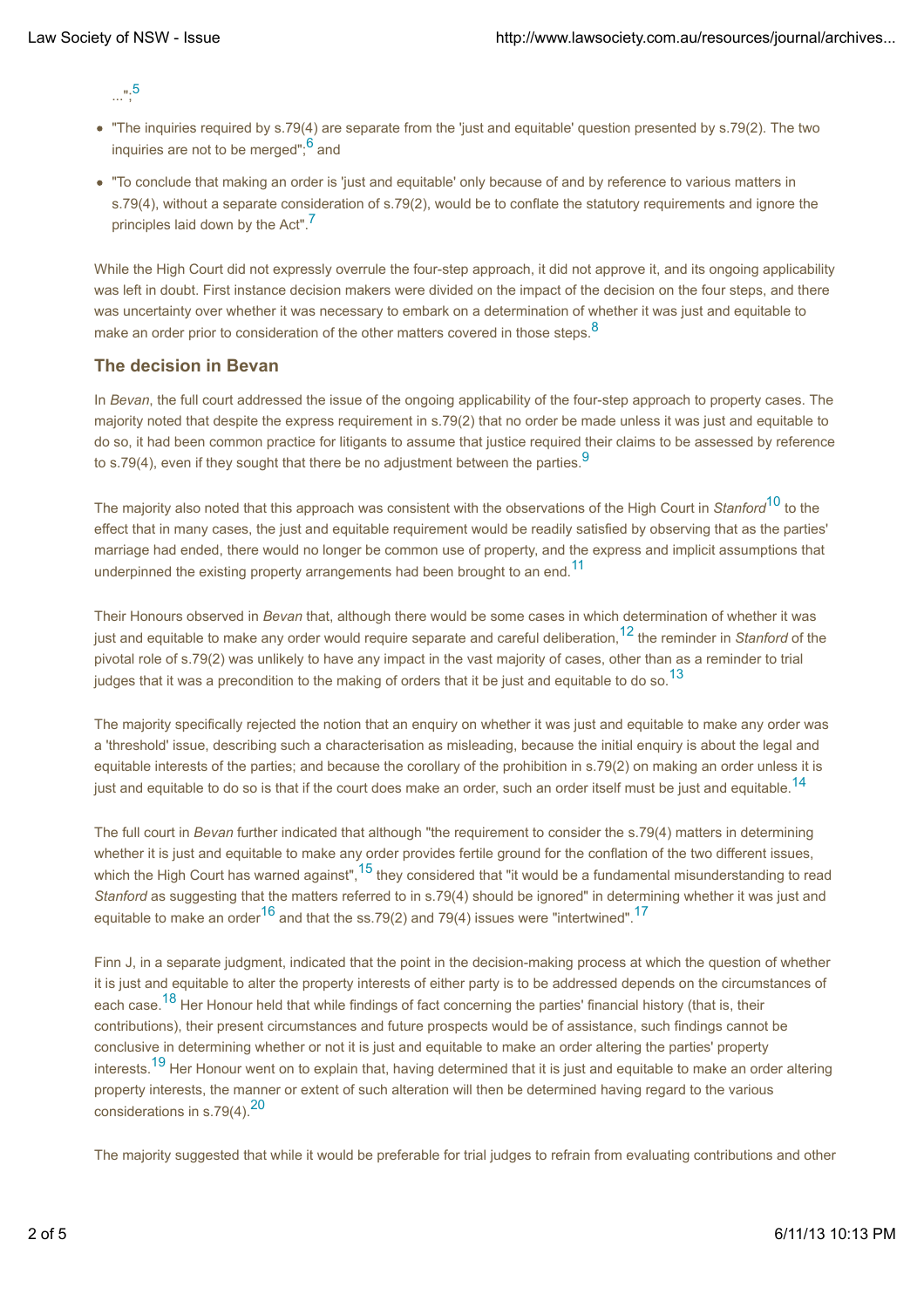relevant factors in percentage or monetary terms until they have first determined that it would be just and equitable to make an order, appealable error would not arise where it was possible to ascertain, either by reference to an express finding or necessary inference, that separate consideration had been given to the two issues.<sup>21</sup>

Ultimately, the full court in *Bevan* appears to have concluded that the four-step process remains good law. However, the majority warned that it should not be treated as "a statutory edict, when in fact it is no more than a shorthand distillation of the words of a statute which has but one ultimate requirement, namely not to make an order unless it is just and equitable to do so<sup>"22</sup> and indicated that "any future restatement of that process should incorporate acceptance of the fact that the power to make any order adjusting property interests is conditioned upon the court finding that it is just and equitable to make an order."<sup>23</sup>

## **Addbacks**

Prior to the decision in *Stanford*, in circumstances where a party had deliberately or recklessly wasted matrimonial property or where there had been a premature distribution to one of the parties, that property could be 'added back' into the parties' pool of assets and treated as notional property.<sup>24</sup>

In *Stanford*, the High Court held that "it is necessary to begin consideration of whether it is just and equitable to make a property settlement order by identifying, according to ordinary common law and equitable principles, the *existing* legal and equitable interests of the parties in the property"25 [emphasis in original]. In light of the requirement to ascertain and focus on the parties' existing legal and equitable interests, it appears that there is much more limited scope for the use of 'addbacks' and consideration of notional property in cases involving wastage or premature distribution of matrimonial assets.

In *Watson & Ling* [2013] FamCA 57, Murphy J expressed a view that in some cases, such as those involving sham transactions, disposal of assets may affect the legal title but not the equitable title to such assets, and the remaining equitable interest would remain with the disposing party to be identified in accordance with *Stanford*. 26 However, his Honour indicated that in many other cases, legal and equitable title will have passed with the disposal of property, and such property could not be seen as forming part of the "existing legal and equitable interests of the parties," meaning that the practice of adding back notional property was at odds with the decision in *Stanford*. 27 His Honour suggested that such conduct might be considered at s.75(2)(o), which requires consideration of "any fact or circumstance which, in the opinion of the court, the justice of the case requires to be taken into account" or as part of the assessment of the relative contributions of the parties as a factor to be considered in favour of the non-dissipating party.

The full court in *Bevan* declined to express conclusive views on the ongoing viability of the practice of adding back notional property dissipated by a party to the marriage, as the facts in *Bevan* did not require determination of this issue. However, a small number of comments in the majority judgment appear to be consistent with Murphy J's reasoning in *Watson & Ling*, and it would therefore appear likely that such an approach will be adopted by the full court if an appropriate case comes before it.

Having noted that "of course it will always be important to determine whether one party has an equitable interest in property owned by a third party",28 the majority in *Bevan* indicated that "'notional property', which is sometimes 'added back' to a list of assets to account for the unilateral disposal of assets, is unlikely to constitute 'property of the parties to the marriage or either of them', and thus is not amenable to alteration under s.79. It is important to deal with such disposals carefully, recognising the assets no longer exist, but that the disposal of them forms part of the history of the marriage - and potentially an important part." Their Honours went on to note that "s.79(4) and in particular s.75(2)(o) gives ample scope to ensure a just and equitable outcome when dealing with the unilateral disposal of property".<sup>29</sup> Similar comments were made in the separate judgment of Finn J.<sup>30</sup>

# **Conclusion**

While it is necessary to keep in mind that no order adjusting property interests will be made unless it is just and equitable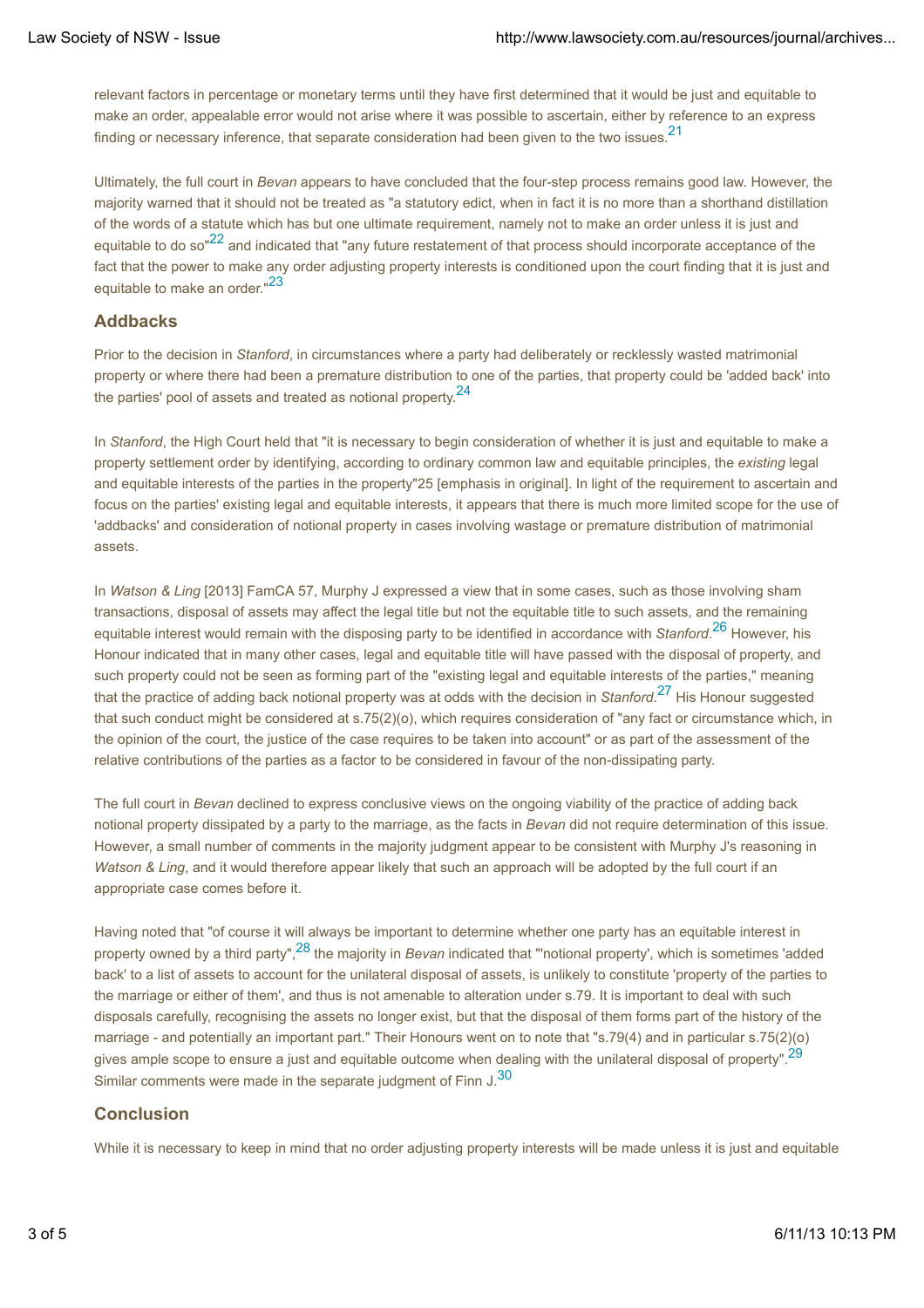to do so, following the full court's decision in *Bevan*, practitioners may proceed on the basis that the traditional four-step approach to the determination of appropriate outcomes in property settlement matters continues to be valid. Although a small minority of cases will require separate consideration of whether it is just and equitable to make any orders, and this is not to be conflated with the matters set out in s.79(4), this is not a threshold issue, nor a discrete step requiring reformulation of well-established principles.

The situation regarding addbacks is less clear, but from the comments made by the majority in *Bevan* it would appear unlikely that the pre-*Stanford* practice of adding back wasted or dissipated assets and considering them as notional property will continue to be accepted. It is likely that wastage or premature dissipation of assets will be considered either as part of the court's analysis of the parties' respective contributions or as a factor under s.75(2)(o). This departure from previously well-accepted principles will have significant ramifications for the way in which cases should be presented.

#### ENDNOTES

- 1. For detailed consideration of the potential ramifications of the decision in *Stanford*, see P. Parkinson, "Family property law and the three fundamental propositions in *Stanford v Stanford*", *Australian Family Lawyer* (2013) 23(2); J Campbell, "*Stanford* - the High Court Decision" retrieved from the lawchat website on 24 September 2013, *tinyurl.com/k6dbe8g*; W. Stidston, "*Stanford v Stanford*: A tale of two enquiries" retrieved from the Westminster Lawyers website on 24 September 2013, *tinyurl.com/qyrkjut*; the Hon. Stephen O'Ryan QC and P Doolan, "Property settlement after *Stanford*: What has the High Court said and what does it mean for family lawyers?", paper presented at the Law Council of Australia Family Law Intensives 2013; Martin Bartfeld QC, "*Stanford v Stanford* - Lots of questions, very few answers", *Issues with Discovery and Disclosure in Family Law 2012* (2013).
- 2. See also *Omacini & Omacini* [2005] FamCA 195; Lee Steere & Lee Steere (1985) 10 FamLR 431; *Ferraro & Ferraro* (1992) 111 FLR 124; *Clauson & Clauson* (1994) 18 FamLR 693; and *Townsend and Townsend* (1994) 18 FamLR 505.
- 3. *Hickey & Hickey & Attorney-General for the Commonwealth of Australia* [2003] FamCA 395 at [39].
- 4. *Mallett v Mallett* (1984) 156 CLR 605 at [647].
- 5. *Stanford & Stanford* [2012] HCA 52 at [37].
- 6. Ibid at [51].
- 7. Ibid at [40].
- See, for example, *Erdem and Ozsoy* [2012] FMCAfam 1323; *Martin & Crawley* [2012] FamCA1032; *Watson and* 8. *Ling* [2013] FamCA 57 (*Watson and Ling*); and *Wolter & Wolter* [2012] FamCA 1133.
- 9. *Bevan & Bevan* [2013] FamCAFC 116 at [68].
- 10. Above n.5 at [42].
- 11. Above n.9 at [69] and also [164] per Finn J.
- 12. Ibid at [85].
- 13. Ibid at [70].
- 14. Ibid at [86].
- 15. Ibid at [85].
- 16. Ibid at [84].
- 17. Ibid at [87].
- 18. Ibid at [66].